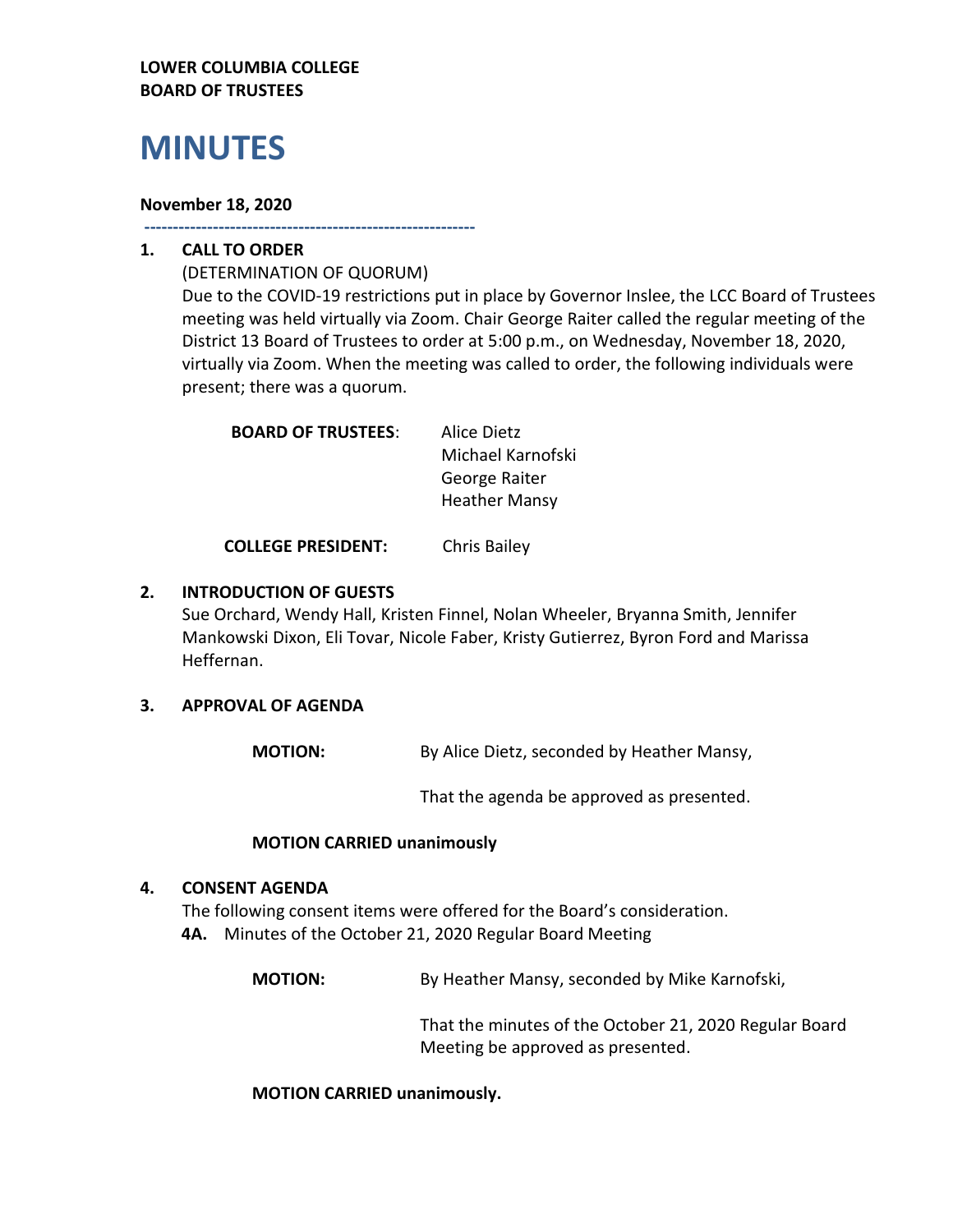# **5. COLLEGE INPUT**

**5A.President's Report –** President Chris Bailey shared that State FTE enrollment is down about 18.4% for fall quarter and application numbers are down about 10% for winter quarter. Unemployment is increasing, which may lead to a rebound in enrollments over time. There hasn't been a lot of new budget information, but there is concern on the effect the increase in COVID cases will have on budget. Next, President Bailey asked each vice president to report on their respective areas.

Vice President of Instruction, Kristen Finnel

- $\checkmark$  There is a lot of COVID fatigue among faculty and students
- $\checkmark$  Faculty continue to work on curriculum updates
- $\checkmark$  Due to the increase in COVID cases, the spring quarter modality will look like the current quarter modality with most classes being held virtually/hybrid
- $\checkmark$  Instruction continues to work closely with the Early Learning Center and Head Start buildings
- $\checkmark$  The Head Start training for board members will be done individually online this year and is due by December 4

Vice President of Administrative Services - Nolan Wheeler

- $\checkmark$  Over the last month, LCC has been working hard to implement new guidance coming from the Department of Health and the CDC
- $\checkmark$  Working with staff, the EOC has developed plans to open specific areas on campus to support student success
- $\checkmark$  The implemented health monitor system has been fairly effective in keeping students with symptoms out of campus buildings and classrooms
- $\checkmark$  The number of intakes being done for students along with positive cases are increasing, but LCC is remaining diligent in maintaining safety protocols
- $\checkmark$  The state board reached out to the governor's office and were told that the NWAC guidance supersedes the new guidelines from the governor
	- o Off season workouts will only continue until the Thanksgiving holiday
- Vice President of Student Services, Sue Orchard
	- $\checkmark$  Continuing to balance student needs in this mostly virtual environment
	- $\checkmark$  Students who co-enroll in a title-IV eligible Integrated Basic Education and Skills Training and High School Plus program are now eligible for financial aid
- Vice President of Effectiveness and College Relations, Wendy Hall
	- $\checkmark$  The next accreditation visit will occur in October 25<sup>th</sup> and 26<sup>th</sup> of 2021
	- $\checkmark$  The USDE has dramatically changed their regulations around accreditation
		- o Regional accreditors are now national
	- $\checkmark$  LCC is over the biggest hurdles in implementing the new ctcLink system, but will likely experience issues for many more months (or even years) to come

Vice President of Human Relations, Kendra Sprague

- $\checkmark$  The goal of this year's gala was to raise \$90,000 and the foundation is only about \$200 shy of that goal
- $\checkmark$  The foundation board has selected John and Cathy Natt as the benefactor(s) of the year
- $\checkmark$  The foundation decided to increase the amount of Student Success Funds from \$50,000 to \$86,000 to help students during this trying time
- $\checkmark$  The negotiation team is continuing negotiations with the faculty union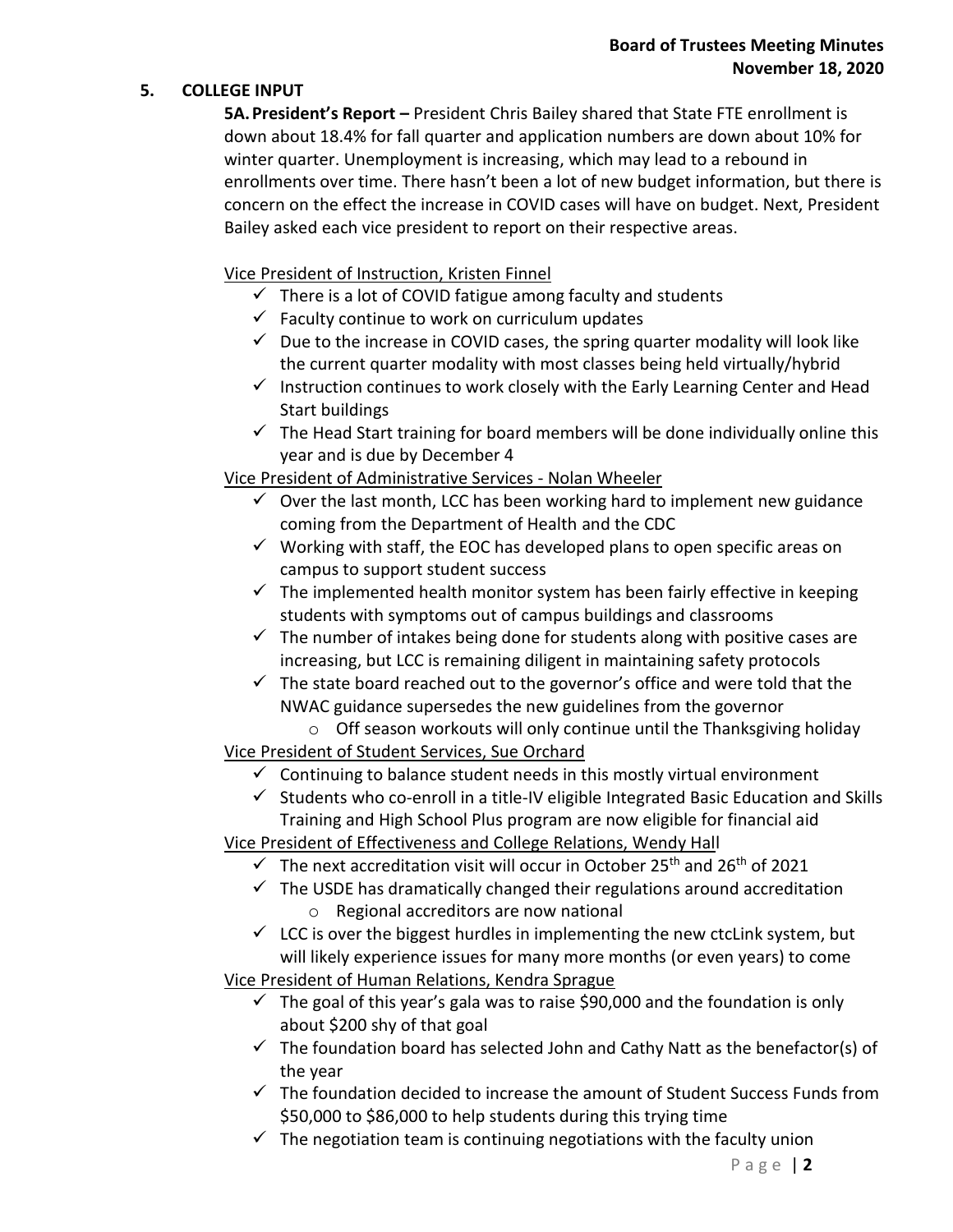- **5B. ASLCC Report** –ASLCC President Eli Tovar was excited to announce that the ASLCC has many things in the works for the year. There was a large increase in food pantry donations this year during the Halloween event.
- **5C. LCCFAHE Report** LCCFAHE Union President Brad Benjamin submitted a written report that was read by President Chris Bailey. The report read as follows. "The LCC faculty, some of who are Veterans, want to thank all military personnel who have served our country. The LCC Drama department continues its online series of reading with Zoom reading on Nov. 20th and Dec. 4th, both at 5:00 P.M. The Science Fiction club is back! 12 participants, some members and some soon to be members, had their first virtual meeting and event. Could NanoCon be next? Well, your guess is as good as mine! LCC faculty member Mark Gaither, who is working from Uganda, was married in Uganda Friday Nov. 6th. Mark also conducted the Nov. 5th Community Conversation. LCC faculty members continue ensure the success of our students by meeting our students at strange times and on non-traditional workdays. Faculty members persist in being positive forces of change in student's lives and the community at large. We look forward to the day when we can be back on campus. The LCCFAHE contract negotiation team continues to work with college administration. I believe that we are getting close to finish line (look for the nods). We wish everyone a happy thanksgiving and urge you to all stay safe during the holiday season. Stay safe, Brad Benjamin, LCCFAHE President."
- **5D. WFSE Report** WFSE president Tracy Stanley submitted a written report that was read by President Chris Bailey. The report read as follows. "Good Evening LCC Trustees. I am saddened to be sending this report in while we are now dealing with another round of statewide restrictions due the recent increased numbers of COVID-19 cases not only in Washington, but across the country. As the classified staff are staying vigilant in their efforts to continue to safely serve the faculty and students, we have asked our members to continue to think outside of the box in ways we can keep ourselves, our family members, and our co-workers safe while still ensuring we fulfill the duties of our jobs. We know our jobs better than anyone else and we continue to look at ways we can adapt to this new environment and lessen exposure possibilities. Hearing about the positive COVID-19 test of an LCC employee is not only frightening for the individual, but it makes one worry about those essential workers that are on campus every single day. I often find it concerning when people are surprised to hear that there are LCC staff coming to work on campus, many every day. Security, IT, maintenance, custodial, shipping and receiving, safety monitors, instructional techs, and Head Start staff just to name a few. On other business, the classified staff Union continues to work with the administration on policies and staff issues. Our focus is to ensure equity and that the Collective Bargaining Agreement is being adhered to. We work hard to ensure our members from all areas of the college are represented, have a voice, and are heard. Have a wonderful evening and stay safe!"
- **5E. Head Start/ECEAP Written Report** Due to complications running budget reports in the ctcLink system, reports will be provided at next month's meeting.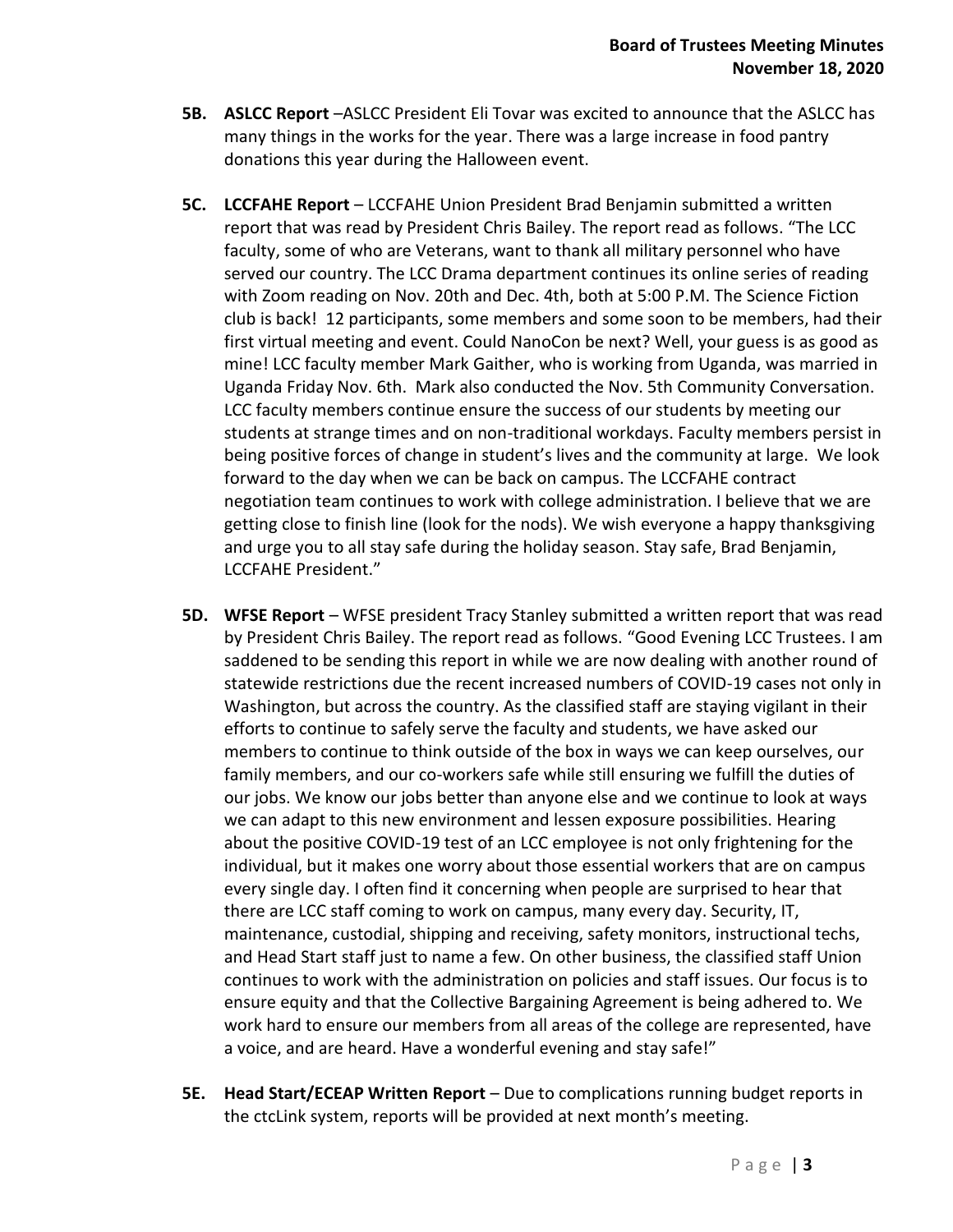# **Board of Trustees Meeting Minutes November 18, 2020**

- **5F. Outreach and Enrollment Report** Nicole Faber updated the board on the many outreach strategies that have been occurring at LCC to help counteract enrollment decreases. The report covered the benefits of the Kelso navigator, constant contact methods and the Summer Bridge Program. Nicole also updated the board on outreach efforts including weekly outreach campaigns and admissions follow up emails. Next, Kristy Gutierrez, manager of the One-Stop Center, explained some of the on-boarding processes. One-Stop and Financial Aid have been combined on Zoom, and the pairing of these two departments has led to students being served faster. The number one reason students need assistance is in relation to financial aid, so more information on financial aid has been implemented into the onboarding process by including it into the new student orientation. Next, Byron Ford presented some facts and figures on enrollment numbers and how new processes are assisting in raising these numbers.
- **6. PUBLIC COMMENT**  None

#### **7. INSTITUTIONAL MONITORING**

**7A. 2020-21 Strategic Plan** – The 2020-2021 Strategic Plan included updated Annual Priorities.

**MOTION:** By Heather Mansy, seconded by Alice Dietz,

That the 2020-21 Strategic Plan be approved as presented.

#### **MOTION CARRIED unanimously.**

# **8. BOARD BUSINESS/INFORMATION ITEMS**

8A. Review Proposed 2021 Board of Trustees Meeting Schedule - The 2021 proposed meeting schedule was reviewed for potential conflicts. No conflicts were presented.

**MOTION:** By Heather Mansy, seconded by Alice Dietz,

That the 2021 Board of Trustees Meeting Schedule be approved as presented.

#### **MOTION CARRIED unanimously.**

**8B. Supplemental Title IX Student Conduct Procedures (WAC 132M-125-300 through 132M-125-340)** –The U.S. Department of Education released final regulations governing how institutions that receive federal financial assistance covered by Title IX must respond to allegations of sexual harassment. To comply, Lower Columbia College must amend the Code of Student Conduct. The Board approved the emergency rules in a special meeting in August and those rules are good for 120 days which will expire before the permanent rulemaking can take effect. Therefore, there is a need for the board to adopt the emergency rules again. The College will continue the permanent rule making process to amend the Code of Student Conduct which will be on the December Board agenda. A model code of student conduct has been drafted by the